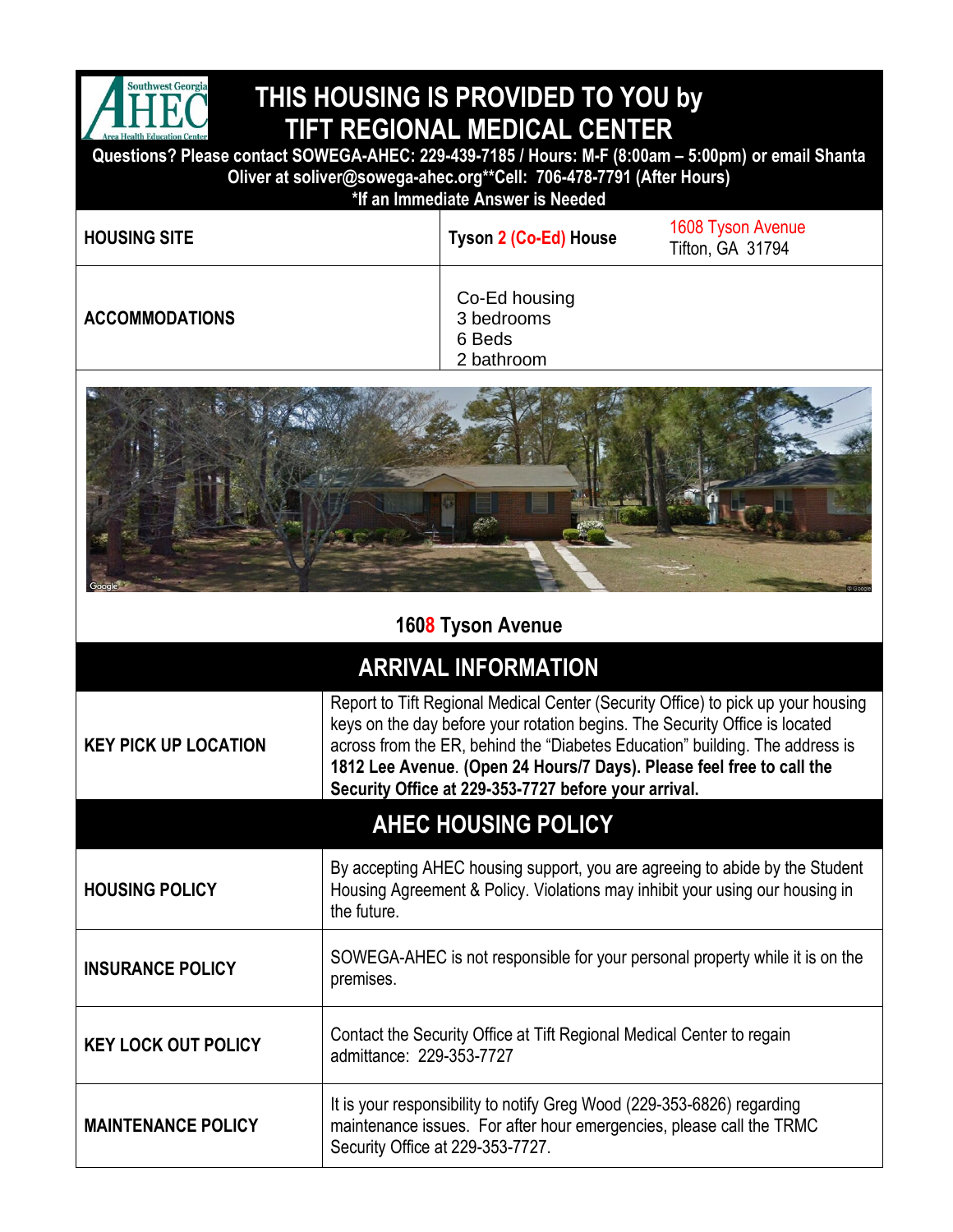| <b>EMERGENCY CONTACT</b>                  | <b>Call 911</b>                                                                                                                                                                                                                                                                                                                                                                                                                                                                                                                                                                                                                           |  |  |  |  |
|-------------------------------------------|-------------------------------------------------------------------------------------------------------------------------------------------------------------------------------------------------------------------------------------------------------------------------------------------------------------------------------------------------------------------------------------------------------------------------------------------------------------------------------------------------------------------------------------------------------------------------------------------------------------------------------------------|--|--|--|--|
| <b>DRIVING DIRECTIONS</b>                 |                                                                                                                                                                                                                                                                                                                                                                                                                                                                                                                                                                                                                                           |  |  |  |  |
|                                           | Tift Regional Medical Center, 901 E 18th Street, Tifton (229-382-7120)<br>$\blacksquare$ Take I-75S.                                                                                                                                                                                                                                                                                                                                                                                                                                                                                                                                      |  |  |  |  |
| <b>DIRECTIONS</b><br><b>FROM ATLANTA:</b> | • Merge onto I-475S via Exit 177 toward Valdosta.<br>• Merge onto I-75S.<br>- Take Exit 64 for US-41 toward I-75/Tifton/ABAC.<br>■ Turn left on GA 7-S.<br>• Turn left at W 20 <sup>th</sup> Street.                                                                                                                                                                                                                                                                                                                                                                                                                                      |  |  |  |  |
| <b>DIRECTIONS</b><br><b>FROM AUGUSTA:</b> | • From Laney Walker Blvd continue to follow GA-4 S.<br>■ Turn right onto GA-88 W/Jefferson Davis Memorial Hwy.<br>• Continue to follow GA-88 W until GA-88 W becomes GA-24 W.<br>■ Turn left onto GA-22 W/GA-24 W.<br>Stay straight to go onto E Hancock St/GA-49. Continue to follow GA-49 SW.<br>■ Turn left onto Gray Hwy/US-129/GA-11/GA-22/GA-49. Continue to follow<br>US-129/GA-11/GA-49.<br>■ Merge onto I-16 W toward I-75/Atlanta.<br>• Merge onto I-75 S via the exit on the left toward Valdosta.<br>• Take Exit 64 for US-41 toward I-75/Tifton/ABAC.<br>■ Turn left on GA 7-S.<br>■ Turn left at W 20 <sup>th</sup> Street. |  |  |  |  |
|                                           | <b>THINGS TO DO</b>                                                                                                                                                                                                                                                                                                                                                                                                                                                                                                                                                                                                                       |  |  |  |  |
| <b>AREA INFORMATION</b>                   | <b>Exercise Fifton Chamber of Commerce: http://tiftonison.com/chamber-connections</b><br>❖ Tifton Newspaper: http://tiftongazette.com/local<br><b>❖ Tifton Government Site: http://tifton.net/</b><br>Later Things to do in Tifton: http://www.americantowns.com/ga/tifton-things-to-do<br>❖ Southwest GA News: http://www.mysouthwestga.com/<br>❖ Fitness Facilities:<br>http://www.tiftareaymca.org/<br>http://www.manta.com/c/mmypw95/heavenly-fit                                                                                                                                                                                     |  |  |  |  |
|                                           | http://www.anytimefitness.com/en-us/locate/search/31794<br>• http://www.getfave.com/ga/tifton/q/fitness                                                                                                                                                                                                                                                                                                                                                                                                                                                                                                                                   |  |  |  |  |